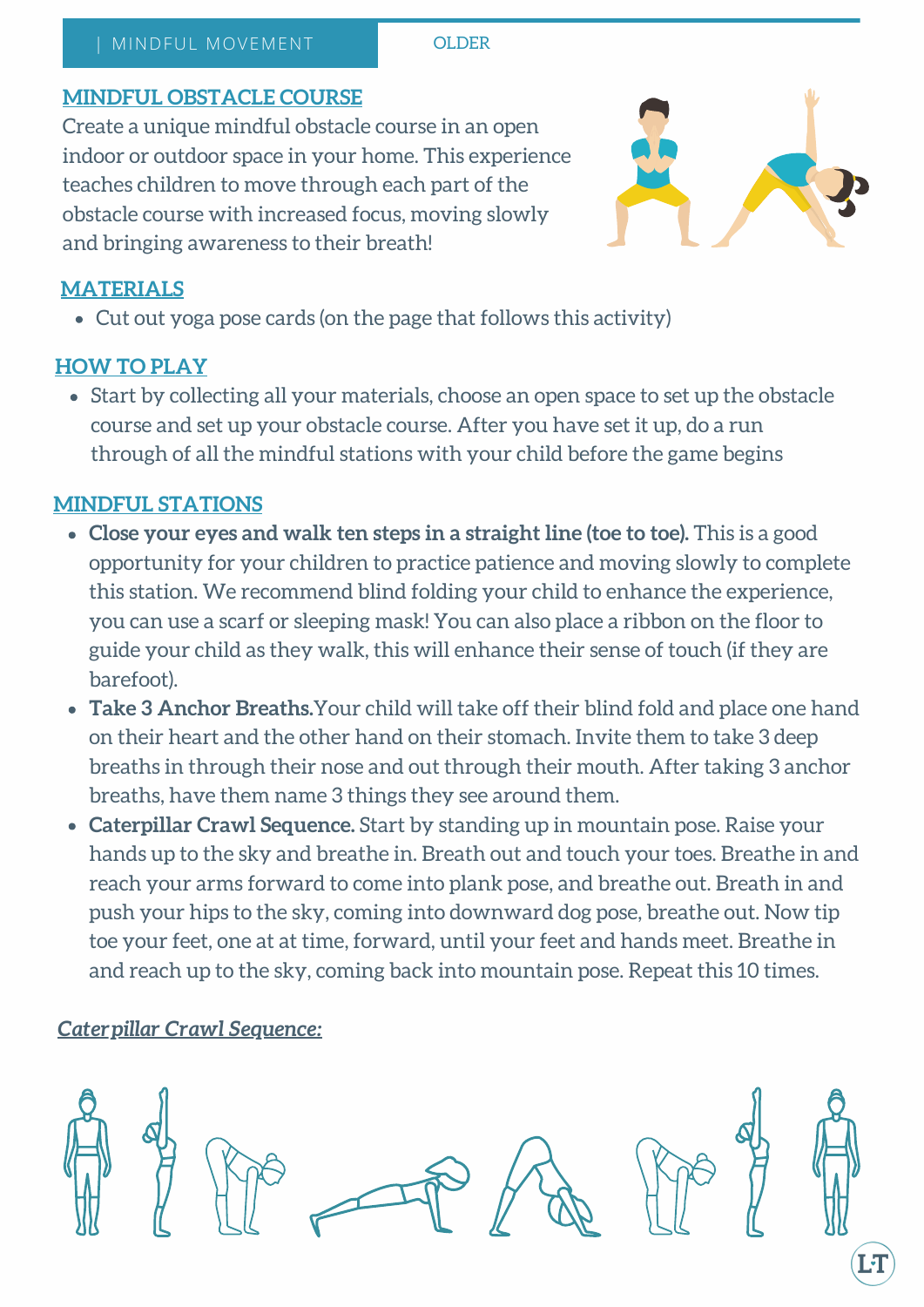**Tuck Jumps.** Start by standing up in mountain pose. Breathe in and reach your hands up to the sky. Breathe out and sit back into chair pose. Breathe in and jump up, tucking your knees into your chest and clapping your hands onto your knees. Breathe out and land in mountain pose. Repeat 10 times.

### *Tuck Jump Sequence:*



**Volcano Breath.** End the obstacle course with Volcano Breath. Begin by standing in mountain pose with your feet slightly apart. Bring your hands to your heart with your palms pushing into each other. Breathe in slowly through your nose as you bring your hands up above your head. Pause for a second with your arms above your head. Breath out through your nose as you separate your hands and lower them down towards the side of your body. Repeat this 3 times.

#### M**ODIFICATIONS**

**KINDERGARTEN:** Go through the obstacle course with your child and reduce the number of sets for each exercise to 3 or 4.

**YOUNGER:** Reduce the number of sets for each exercise to 5 or 6 and model the breathing exercises for your child.

## **PRINT OUT THE YOGA POSE CARDS ON THE NEXT PAGE TO USE IN YOUR MINDFUL OBSTACLE COURSE!**